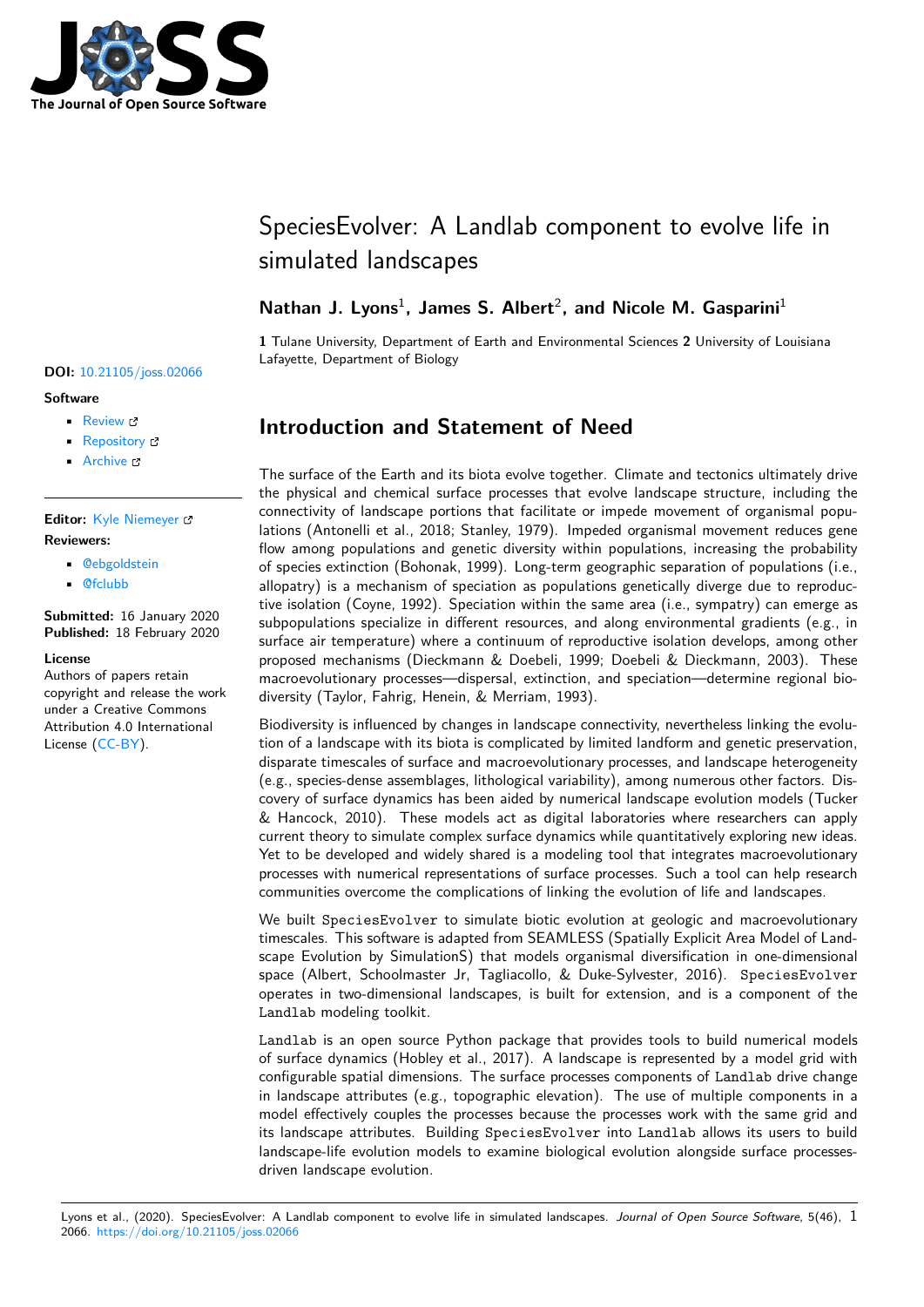

# **Software Extensibility**

SpeciesEvolver is adaptable to various modeling approaches and taxa, defined as a group of organisms (e.g., a population, species, or broader taxonomic level). The simulated taxa are implemented as classes with methods for macroevolutionary processes. The base class, Taxon provides abstract methods and properties that can be expanded or overridden. Software users can readily subclass Taxon designed for their model, including specialty properties (e.g., body size), behaviors (e.g., dispersal as a function of least cost paths), and taxon composition (e.g., composed of individual organisms).

The built-in implementation of taxon, ZoneTaxon evaluates macroevolutionary processes using a concept of landscape connectivity analyzed with Zone objects that manage the location of taxa in the model grid. The software user creates a function that returns the total extent of zones in the grid. Individual zones are automatically identified as the adjacent grid nodes within the total zone extent. In the example in Fig. 1a, zones are created where a grid variable—a variable selected by the user—is greater than 1. Two zones are created in this example because the nodes that meet this condition cluster in two discrete areas.

Landscape connectivity of ZoneTaxon is determined by the spatiotemporal relationships of zones. At a model time step, the relationship is determined for each zone. This relationship describes the spatial intersection of zones as 'x-to-y' where 'x' and 'y' are the descriptive counts of zones belonging to the intersection in the prior and current time steps, respectively. Zone connectivity relationships are illustrated in Fig. 1b. The relationships and their impact on ZoneTaxon objects are

- one-to-one: This relationship occurs where a zone in the prior time step either (a) precisely overlaps one zone in the current time step, (b) partially overlaps one zone in the current step, or (c) intersects one zone in the current step with a different shape and/or size. This relationship triggers only dispersal of the ZoneTaxon to the zone location updated in the current time step.
- one-to-many: A zone in the prior time step is overlapped by multiple zones in the current time step. The taxa in the prior step zone disperse across the multiple zones in the current step. Speciation is triggered following a duration set by the allopatric\_wa it\_time parameter set for instances of ZoneTaxon, as described in the documentation of this class.
- many-to-one: Multiple zones in the prior time step are overlapped by a zone in the current time step. Taxa extant across the multiple prior step zones exist within the same zone of the current step. By default, taxa in a zone do not affect each other, although predatory and resource-limited dynamics, for example, can be implemented in subclasses of ZoneTaxon.
- many-to-many: Multiple zones in the prior step are overlapped by multiple zones in the current step. Zone counts in both the prior and current steps must be greater than one for the connectivity to be assigned this relationship. Zone counts in these steps do not need to be the same for the connectivity to be assigned this relationship. Taxa extant in prior step zones are relocated to current step zones. Speciation occurs following the allopatric\_wait\_time parameter set for the taxon.
- one-to-none: A zone in the prior step overlaps no zones in the current step. Taxa in the zone of the prior step become extinct as of the current time step.

Lyons, Val, Albert, Willenbring, & Gasparini (2019) used the built-in taxon type, ZoneTaxon to investigate how changes in stream network connectivity impacted the diversity of simulated riverine species in this first application of SpeciesEvolver. The species were populated to stream grid nodes and diversification emerged where stream connectivity changed. The flexibility of SpeciesEvolver with the growing library of surface processes in Landlab provides ample opportunities to discover links between landscapes and its biota. Links to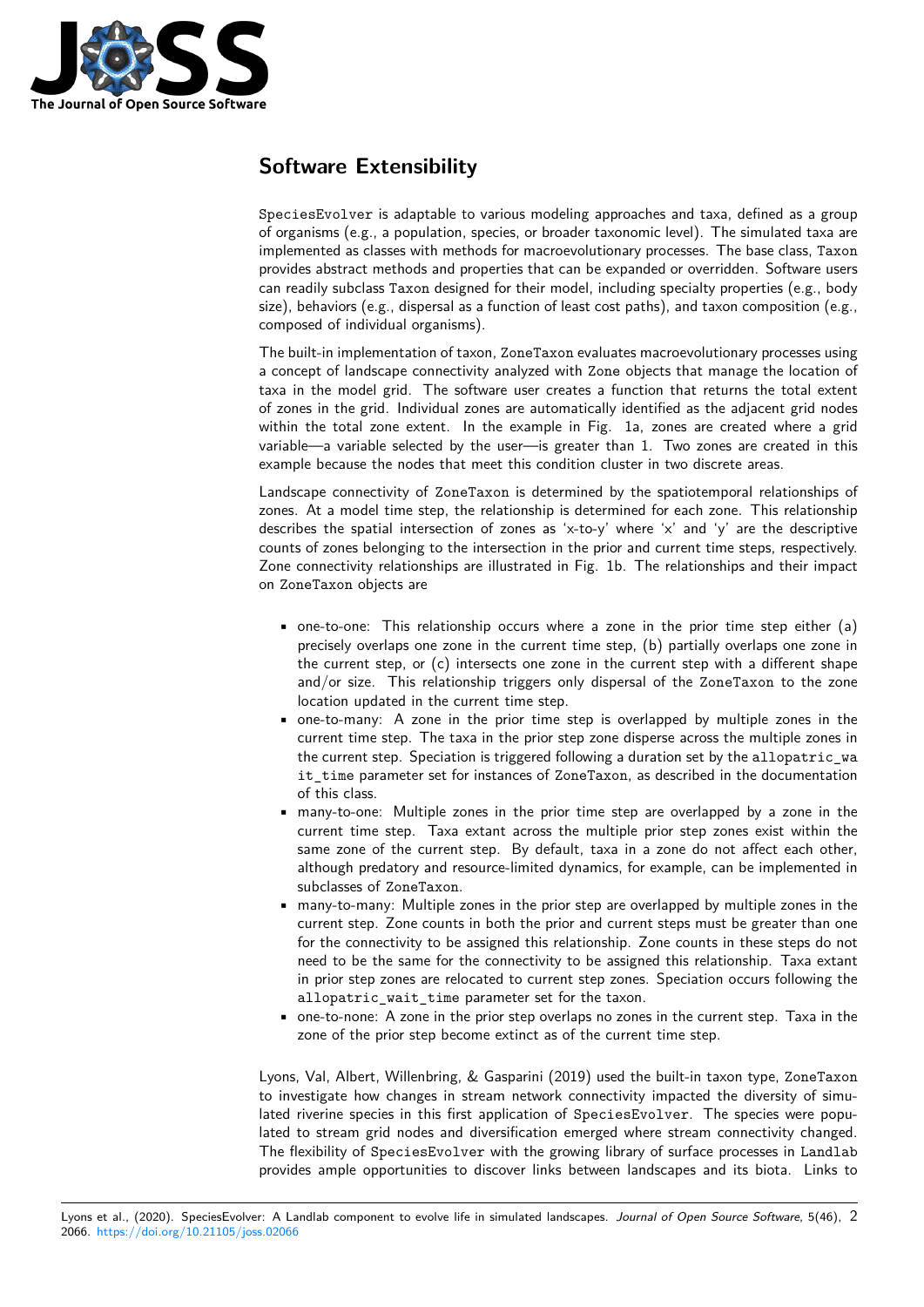

SpeciesEvolver documentation and Jupyter Notebook tutorials are provided in the component README.

# **Fig[ures](https://github.com/landlab/landlab/tree/master/landlab/components/species_evolution)**

| (a) zone creation                                          |                         |                                      | cell                                                                                                                              | <b>■zone cell</b> |
|------------------------------------------------------------|-------------------------|--------------------------------------|-----------------------------------------------------------------------------------------------------------------------------------|-------------------|
|                                                            | example zone definition | value $> 1$                          | $\begin{array}{c cccc} 1 & 1 & 1 & 1 & 1 \\ 1 & 3 & 2 & 1 & 1 \\ 1 & 6 & 1 & 1 & 1 \end{array}$<br>zone<br>mask<br>11141<br>11111 |                   |
| $\blacksquare$ zone cell in both steps<br>(b) connectivity |                         |                                      |                                                                                                                                   |                   |
|                                                            | relationship            | prior<br>time step current time step |                                                                                                                                   | variations of     |
|                                                            | one-to-one              |                                      |                                                                                                                                   |                   |
|                                                            | one-to-many             |                                      |                                                                                                                                   |                   |
|                                                            | many-to-one             |                                      |                                                                                                                                   |                   |
|                                                            | many-to-many            |                                      |                                                                                                                                   |                   |
|                                                            | one-to-none             |                                      |                                                                                                                                   |                   |

**Figure 1:** Schematics of zone creation and connectivity. Zone creation and connectivity types are explained in the text.

### **Acknowledgements**

Reviewers Fiona Clubb and Evan Goldstein helped to improve this paper and code documentation.

### **References**

- Albert, J. S., Schoolmaster Jr, D. R., Tagliacollo, V., & Duke-Sylvester, S. M. (2016). Barrier displacement on a neutral landscape: Toward a theory of continental biogeography. *Systematic Biology*, *66*(2), 167–182. doi:10.1093/sysbio/syw080
- Antonelli, A., Kissling, W. D., Flantua, S. G., Bermúdez, M. A., Mulch, A., Muellner-Riehl, A. N., Kreft, H., et al. (2018). Geological and climatic influences on mountain biodiversity. *Nature Geoscience*, *11*(10), 718–725. doi[:10.1038/s41561-018-02](https://doi.org/10.1093/sysbio/syw080)36-z
- Bohonak, A. J. (1999). Dispersal, gene flow, and population structure. *The Quarterly Review of Biology*, *74*(1), 21–45. doi:10.1086/392950
- Coyne, J. A. (1992). Genetics and speciation. *Nature*, *355*[\(6360\), 511–](https://doi.org/10.1038/s41561-018-0236-z)515. doi:10.1038/ 355511a0